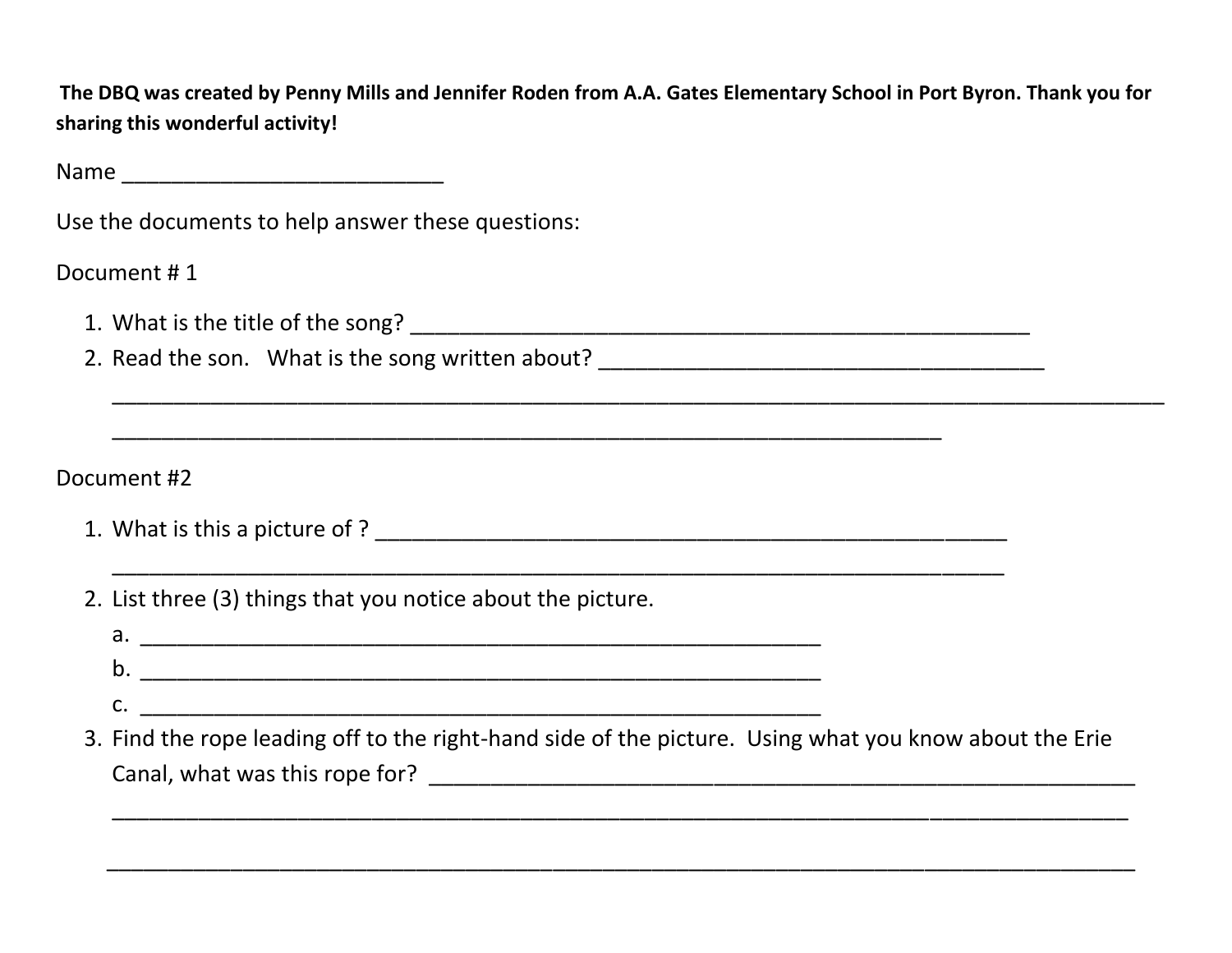Use Document #1 and Document #2 to answer the following:

Would it be dangerous to sit on the roof of a canal boat? Why or why not?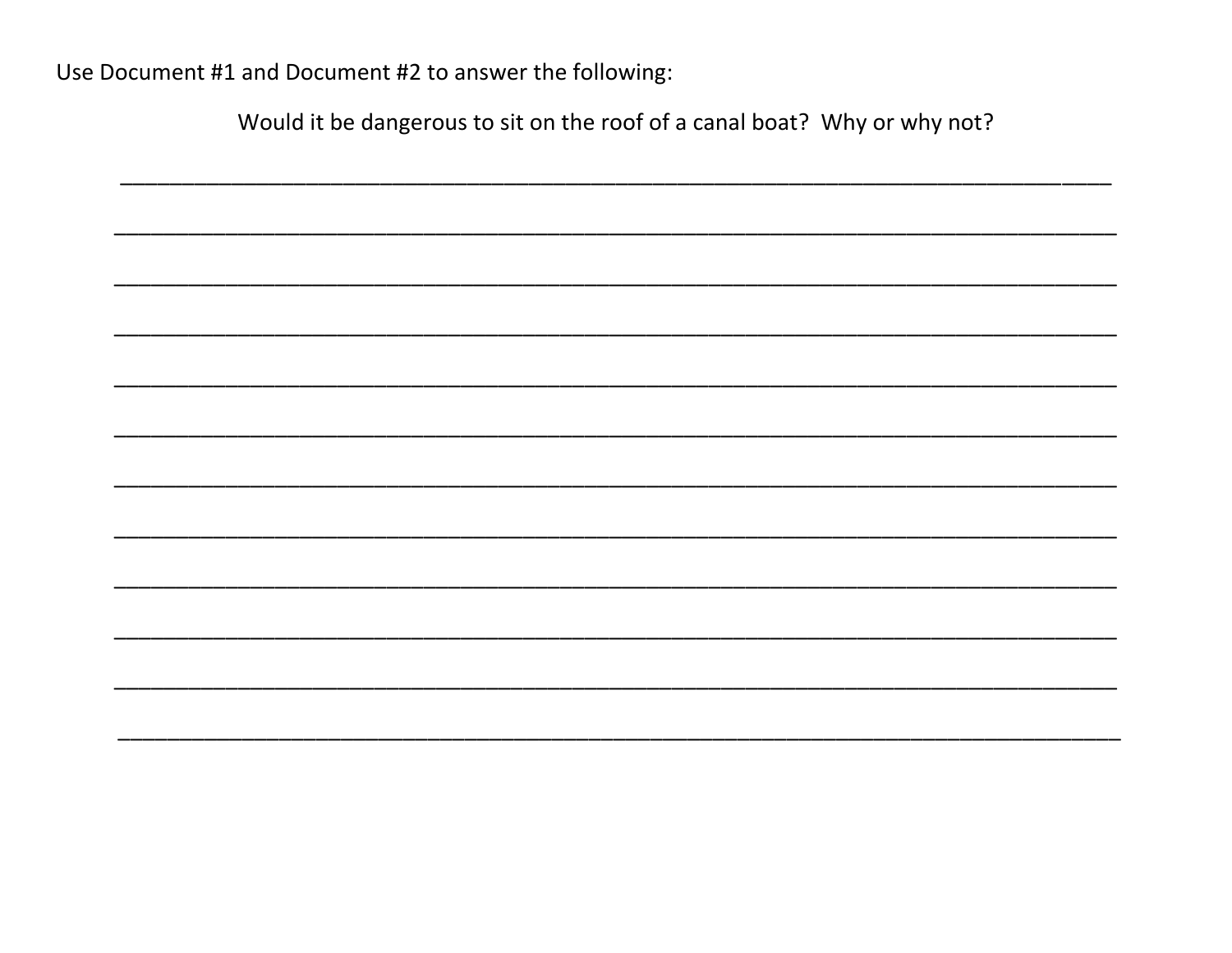

I got a mule and her name is Sal Fifteen miles on the Erie Canal She's a good old worker and a good old pal Fifteen miles on the Erie Canal We've hauled some barges in our day Filled with lumber, coal and hay And we know every inch of the way From Albany to Buffalo

Low bridge everybody down Low bridge for we're coming to the town You'll always know your neighbor You'll always know your pal If you've ever navigated on the Erie Canal

We better get along on our way, old gal Fifteen miles on the Eire Canal Cause you bet your life, I'd never part with Sal Fifteen miles on the Eire Canal Git up there, mule, here comes a lock We'll make Rome about six o'clock One more trip and back we'll go Right back home to Buffalo

Low bridge everybody down Low bridge for we're coming to the town You'll always know your neighbor You'll always know your pal If you've ever navigated on the Erie Canal